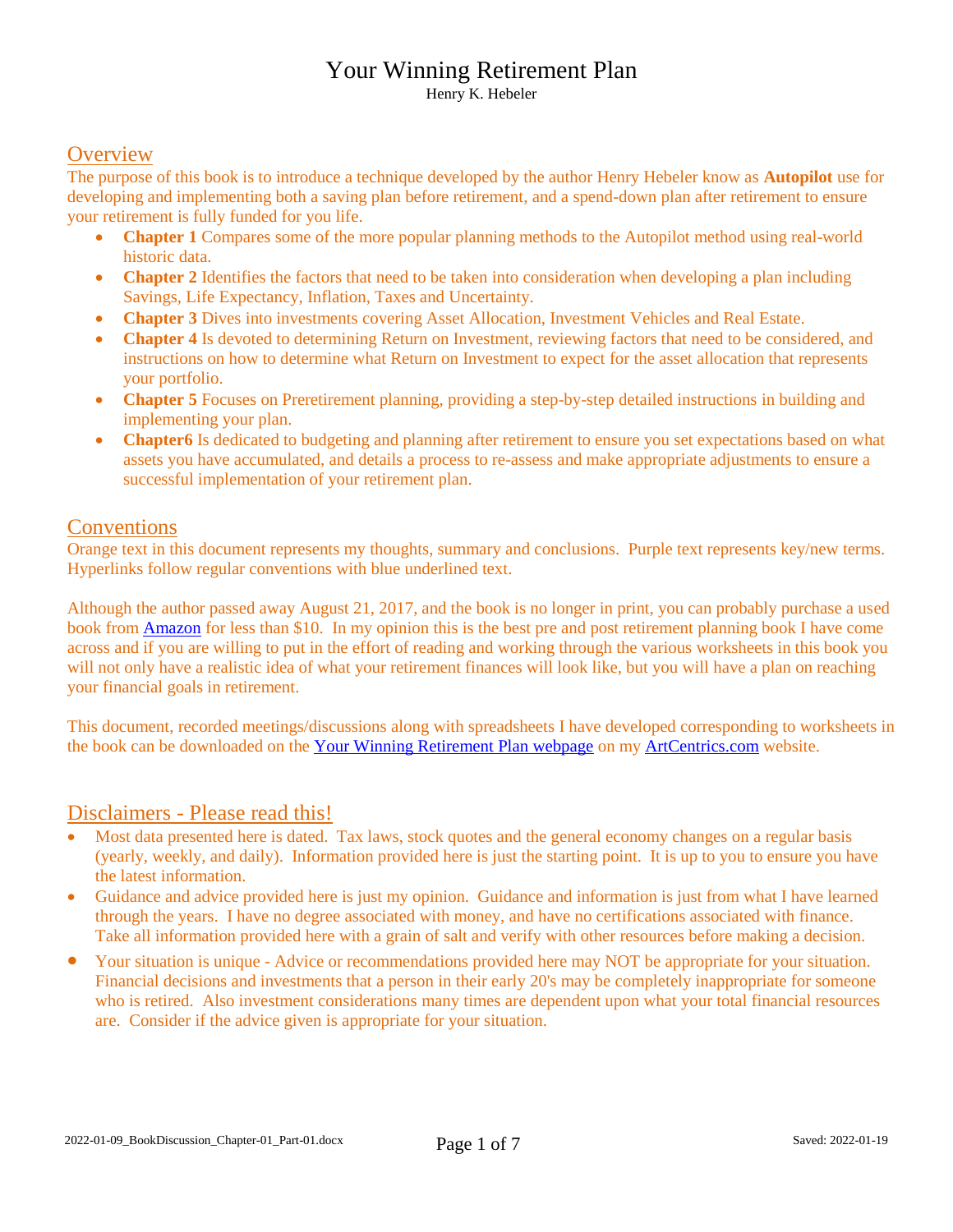Henry K. Hebeler

## Book Introduction

*If you are not yet retired, you will be armed with tools that will show you realistic annual savings to meet your goals for all your savings needs, not just retirement. If you are already retired, you will have a competent method that will show you how much you can budget so your investments will last until you reach your goal line. This book does not address detailed insurance and estate plans, which at some point, require attention, but if you take the planning actions in this book, you'll be the winner with a winning retirement plan.*

## **References and Resources**

- [Financial Planning Association](https://www.financialplanningassociation.org/) locate a professional planner
- $\bullet$  [Analyzenow.com](http://www.analyzenow.com/) Hebelers website
- ArtCentrics:
	- o [Money Matters webpage](http://www.artcentrics.com/13_MoneyMatters/Money_Matters.htm)
	- o [Your Winning Retirement Plan webpage](http://www.artcentrics.com/13_MoneyMatters/Your_Winning_Retirement_Plan/Your_Winning_Retirement_Plan.htm)
	- o [Class Outline and meeting agenda](http://www.artcentrics.com/13_MoneyMatters/Your_Winning_Retirement_Plan/Discussion-Your_Winning_Retirement_Plan_-_Henry_K_Hebeler.pdf) (This document)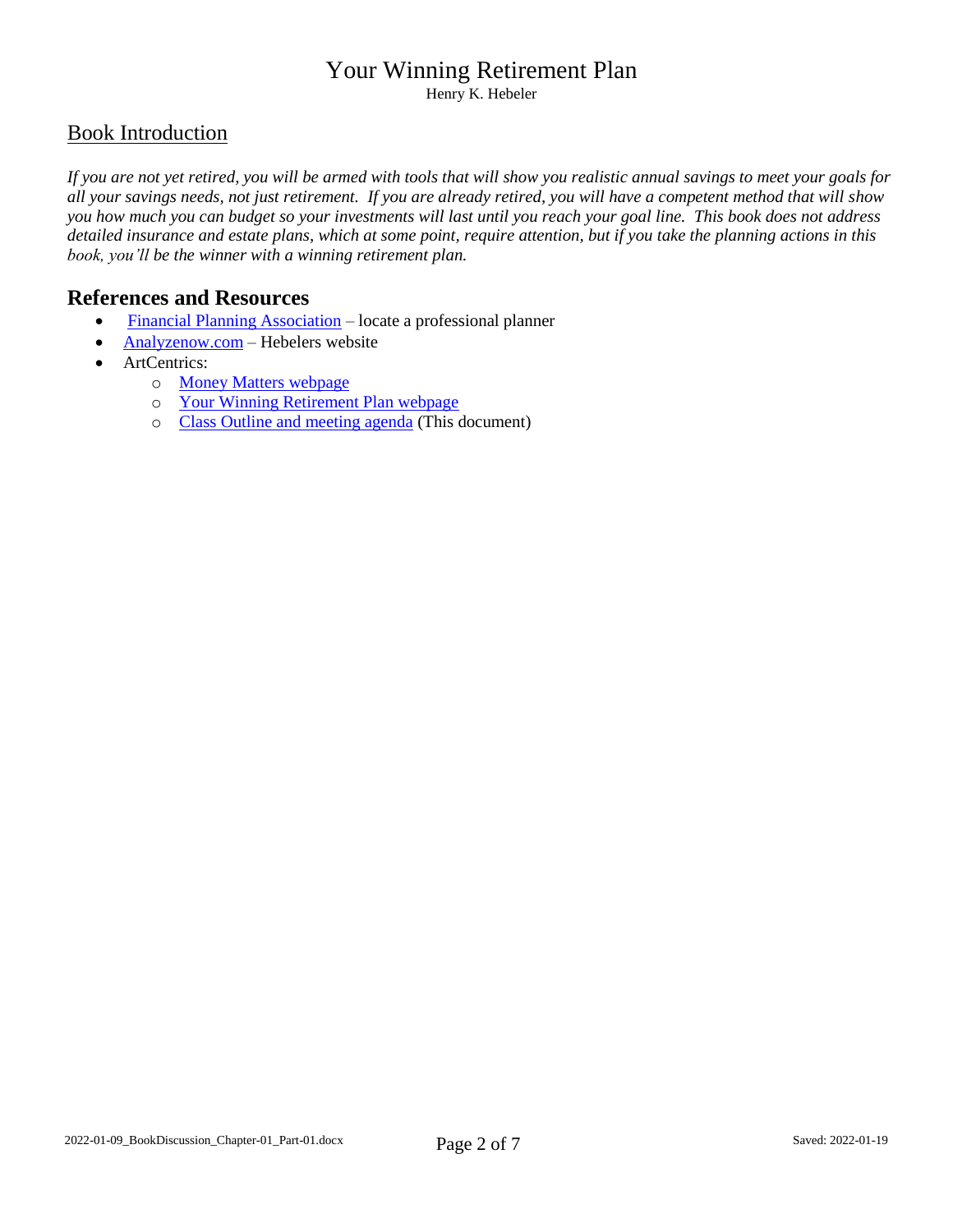Henry K. Hebeler

## Chapter 1: The Realities of Financial Planning

#### **Chapter Summary**

This chapter points out the importance of having pre and post retirement plans on how to build and spend-down your nest egg. It identifies risk of out-living your savings and provides real-world scenarios on how some of the various approaches would have faired in different historic market conditions. Common mistakes and incorrect assumptions that many plans make are identified. A side-by-side comparison on how theses methods would have performed in comparison with the Autopilot method is provided.

## **References and Resources**

- YouTube (Video 53min): [Frontline: The Retirement Gamble](https://www.youtube.com/hashtag/retirementgamble)
- PBS Planet Money(Audio 22min): [Episode 688 Brilliant Vs Boring](https://www.npr.org/sections/money/2019/01/23/688018907/episode-688-brilliant-vs-boring)
- [Global Financial Data](https://globalfinancialdata.com/) website.
- The Motley Fool: [The Miracle of Compound Returns](https://www.fool.co.uk/investing-basics/the-miracle-of-compound-returns/)
- [Analyze Now](http://www.analyzenow.com/)
	- o [100 years of inflation history](http://www.analyzenow.com/Free%20Programs/Free%20Programs/100%20years%20of%20inflation%201-14-15.xls) (excel spreadsheet)

## **Terms and Concepts**

- Cost of Living Adjustments (**COLA**) Adjustments made to a pension payout to counter rising cost of goods and services due to inflation.
- Dollar Cost Averaging A phenomenon that benefits savers who make regular savings deposits. Deposits made when the market is low generate more growth than an equal number of deposits made when the market is high. The net result is a larger overall growth rate than would be predicted using steady market conditions.
- Feedback The method of making periodic minor changes to a retirement plan based on current inflation rates and market performance.
- Postretirement Plan Plan that tells how to control their financial matters so that their investments will support them until they die.
- Preretirement Plan A road map that details how much to save, identifies the appropriate mixture of investments, and sets lifestyle expectations in retirement.
- Retirement Autopilot The concept of applying airplane control technology to financial planning where compensating equations are applied to provide stability to your retirement to avoid large swings in savings requirements as market conditions fluctuate.
- Reverse Dollar Cost Averaging –The opposite of Dollar Cost Averaging, in Retirement when money taken out of an account on a regular basis receives a lower rate of return in a fluctuating market. Most retirement models to not take this into consideration.
- The Miracle of Compound Growth The **concept** that even small amount of money can increase greatly over time when interest is applied to the funds.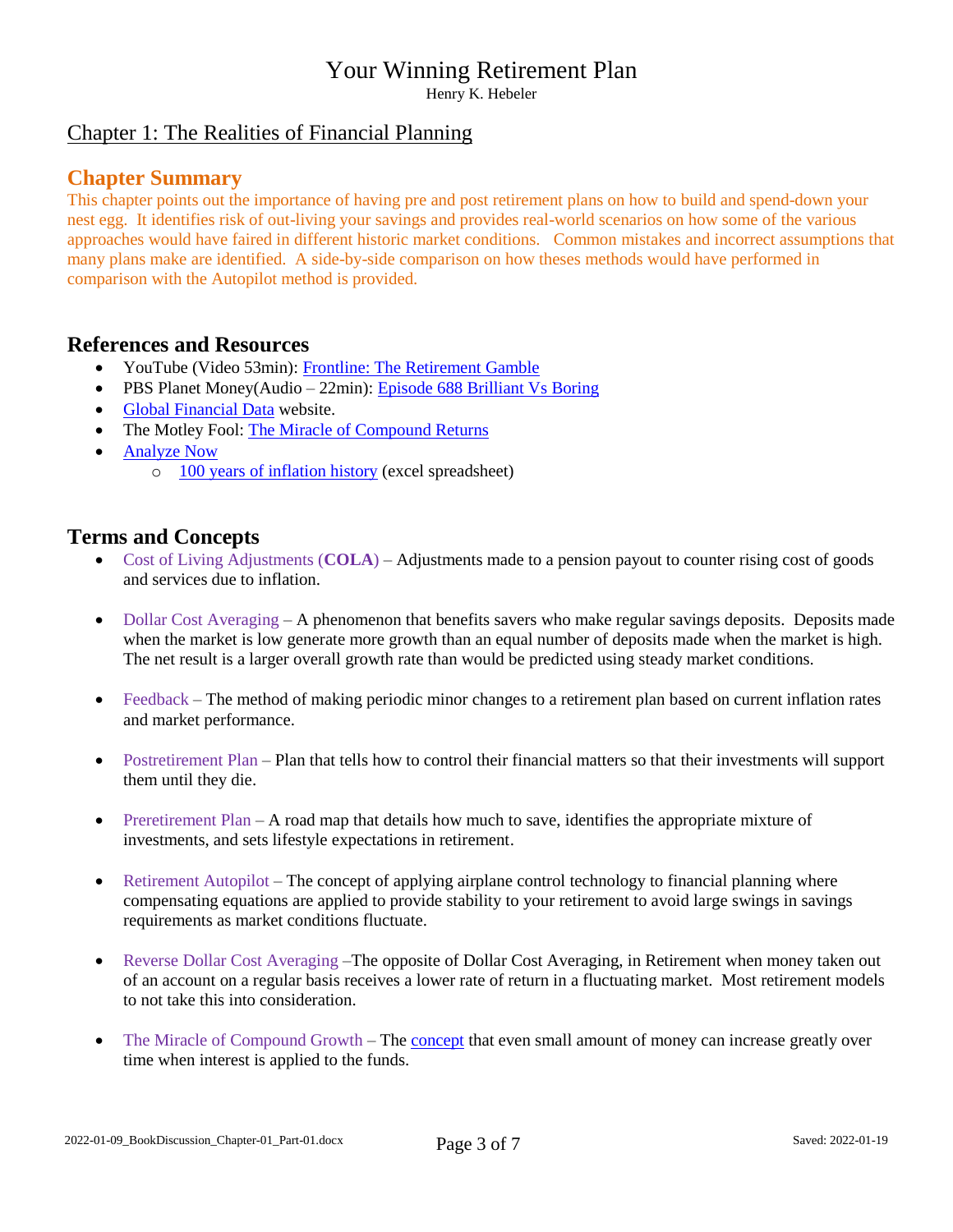Henry K. Hebeler

## **Real-World Planning Problems**

**Mistake 1: Adding Apples and Oranges** – Many plans assume pensions include Cost of Living Adjustments (COLA); Most do not. Even when plans do have COLA's they are generally capped at 2-3%. Although Social Security does include COLA adjustments [these don't even keep up with inflation in the real world.](https://www.pbs.org/newshour/economy/making-sense/why-social-securitys-annual-increase-doesnt-actually-keep-up-with-cost-of-living) The overall impact of this is that over time the purchasing power of money received from a pension plan and even Social Security is eroded.



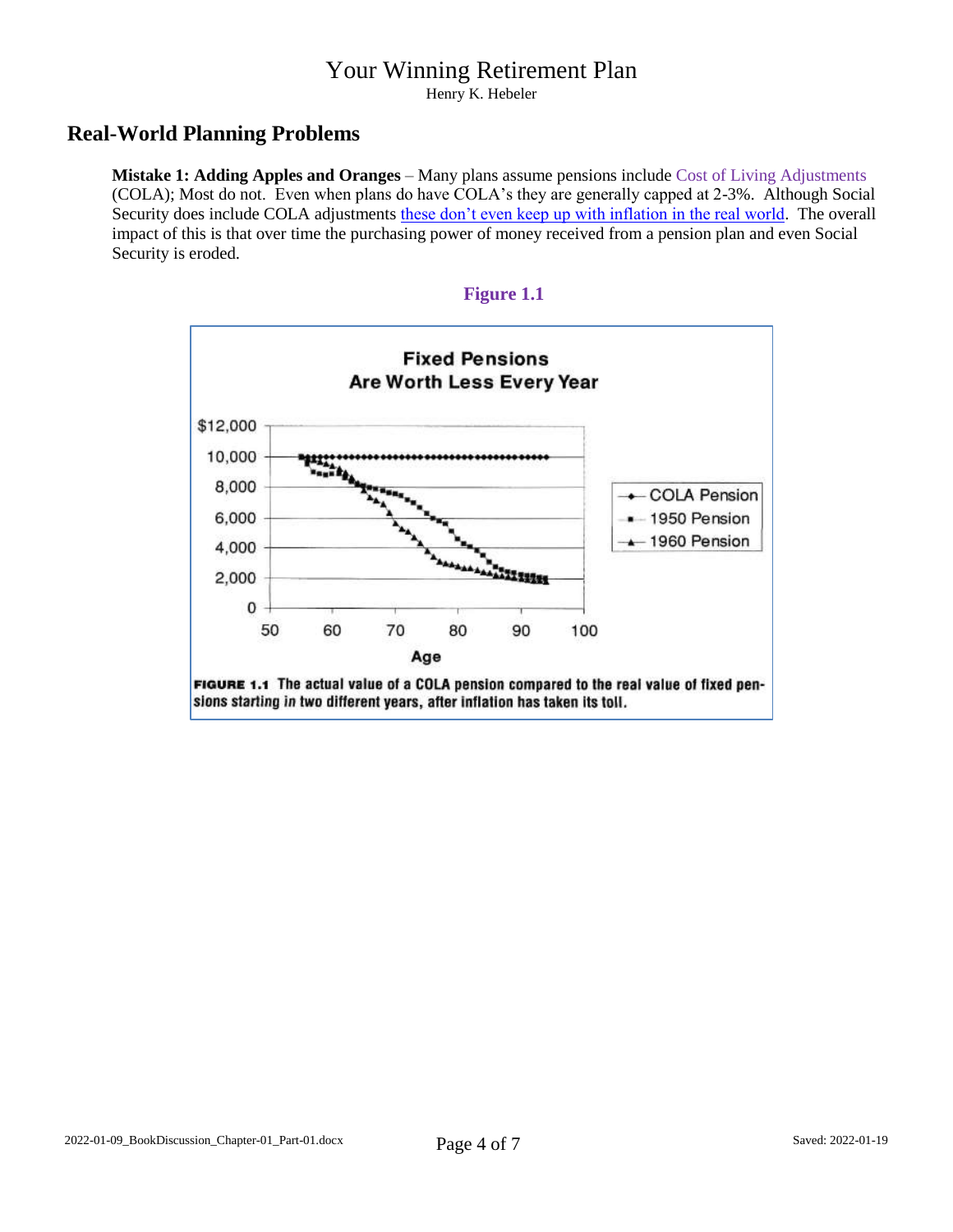Henry K. Hebeler

**Mistake 2: Assuming the Real World is Smooth** – Many planning programs assume a theoretical constant inflation and return on investments. In practice, this will not provide a valid scenario when planning retirement. In the chart below a \$1,000,000 retirement fund is spent at age 85 using historic values for market returns and inflation. Real world data from 1950 (good time to retire) shows the funds would run out at age 96. While Real world data from 1960 (bad time to retire) shows funds running out at about age 76.

Another issue identified by Hebeler is that many Funds and investment planners tend to give absolute rate of return values when trying to make a sales pitch. This can be very deceptive if inflation is not included. For instance a fund with 6% growth but with a 4% inflation for the year is actually only gaining 2% growth when it comes to spending power.



#### **Figure 1.2**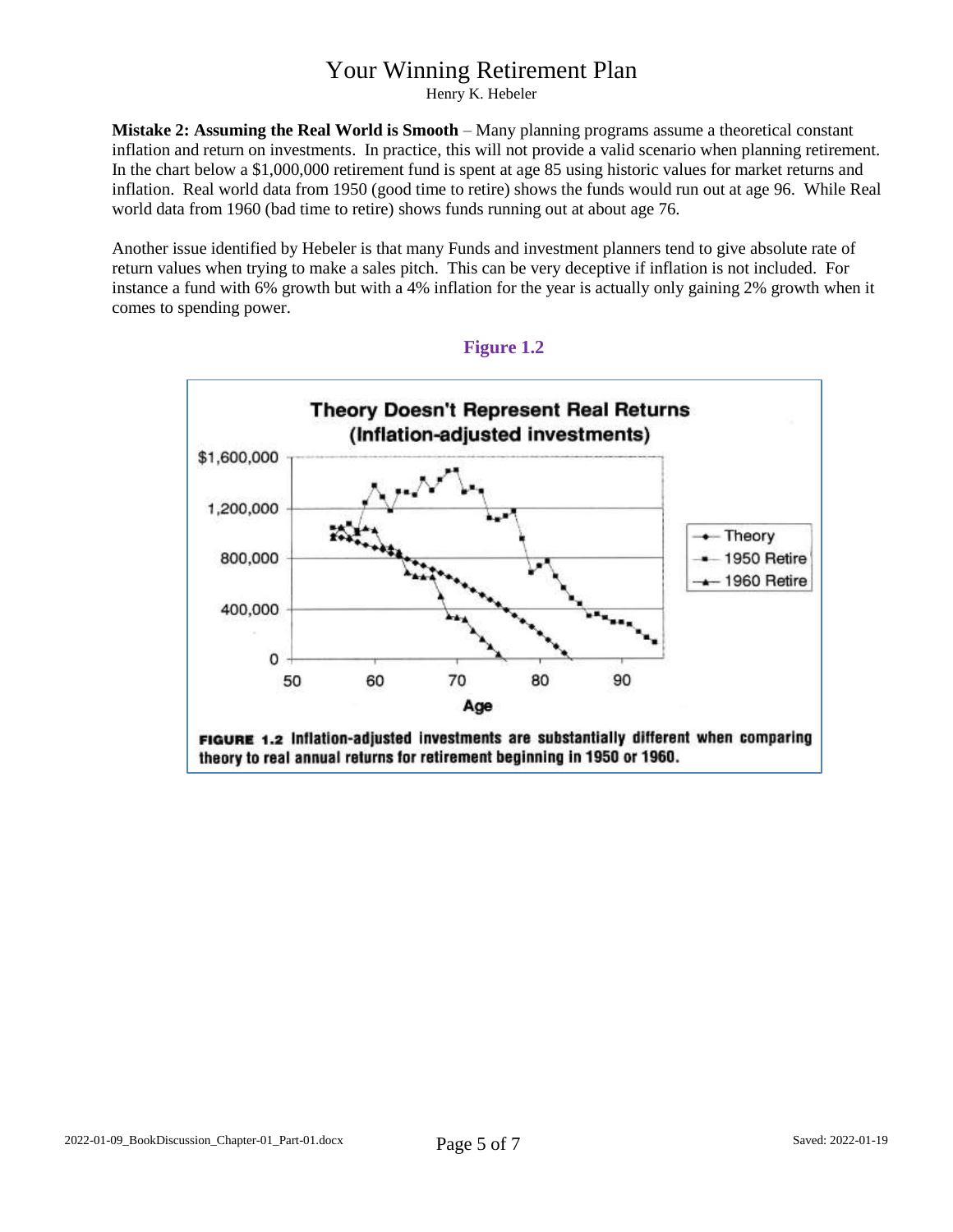Henry K. Hebeler

**Mistake 3: Ignoring Investment Cost** – Many paid planners and investment funds will not include their fees when providing projections of or histories of their plan/fund returns. Using the same historical data from Figure 1.2 in figure 1.3 but including a 1.5% fee, we can see that the age when funds run for the 1960 retirement scenario from 76 down to 73 (**3 years decrease**) while the 1950 retirement scenario has been decreased from 96 to 85 (**11 years decrease!**). You may think that a 1.5% charge is overstated in this scenario, but consider if you are paying a retirement planning company 1% fee (which is not uncommon) that does not include fees associated with funds that the retirement planner may be using. These combined fees may very well be in the 1.5% range. Another point of interest is how over time the fees really start to impact your return, where the difference in the 1950 vs the 1960 scenario shows a 12 year difference, but the impact of the fees goes from 3 years to 11 years (8 years difference!) over those 12 years.



**Figure 1.3**

**Mistake 4: Not Defining Your Terms** – It is important to take into account taxes when planning both for saving for retirement and in retirement. Remember while getting a tax break when contributing to a tax differed plan (ie 401k, IRA, etc.) the taxes will be due on these investments once you start to withdraw from these accounts. With Roth accounts the taxes are paid up front allowing growth and gains to go untaxed when withdrawn. After tax investments straddle these two where gains are taxed at different rates based on the time the investment was held.

**Mistake 5: Using Calculations without Shock Absorption** – Market fluctuations can make severe impacts to your retirement planning especially in immediate years just before and after retirement. For example lets say you are nearing retirement with \$2,000,000 and the market takes a 30% dive for the year, as a result your \$2,000,000 has now decreased to \$1,700,000 (assuming you only had about \$1,000,000 in the market) you have just seen a decrease of your retirement savings of 15%. This could severely impact your retirement plans! One of the primary focuses of this book is to provide a method to dampen these shocks to your retirement plans.